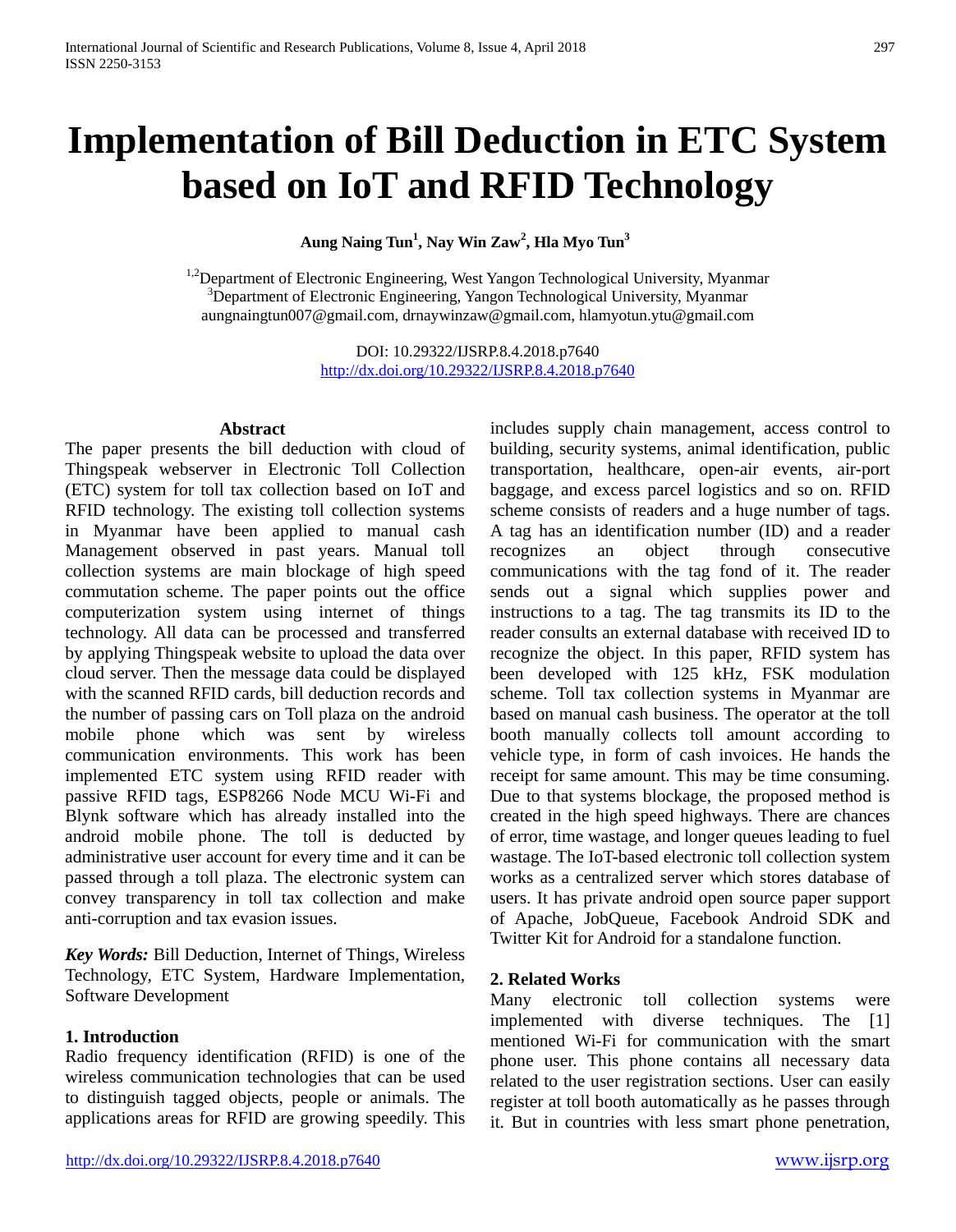that system might not work effectively. The [2] presented overhead camera to detect number plate and used it as the account number of the user. Database is stored in central server. But decline of number plates or duplicate numbers might introduce false positives in the system. The [3] worked on NFC chips for detection of vehicle identity. The NFC chips were designed to effort in the close environs of the reader. If the distance between reader and chip is more than critical limit, that system would not detect to the vehicle. Considering the limitations of many past systems, RFIDs are prominent with many recompense and the tags needs no battery as they can work completely with the power transmitted by RFID reader. Distance of tag from reader is no issue as high power radio waves can easily detect the tag up to sufficient distance for recognition. Unlike Wi-Fi it does not require any authentication consequently faster than system has been proposed in [1]. More to this system, the IoT based toll collection system using Blynk Cloud of account "ant.rfid@gmail.com" can be provided a cost effective implementation as components are fairly inexpensive.

# **3. System Design**

This system was implemented with following hardware components:

- ESP8266 Node MCU
- RFID Reader RC 522
- RFID passive tags



Figure.1. Block Diagram of ETC Bill System

## **4. RFID Reader**

A Radio Frequency Identification scheme consists of an antenna or coil, a transceiver and a transponder programmed with original information. RFID tag consists of a microchip associated to an antenna, which is created to a small coil of wires. Data can be stored in the IC and transmitted through the antenna to a reader. Most RFID tags enclose as a minimum of two elements. One is an integrated circuit for accumulating and processing information, modulating and demodulating a RF signal, and other particular functions.



Figure.2.RFID Card Reader

The next is an antenna for receiving and transmitting the signal. A reader is fundamentally a radio frequency RF transmitter and receiver, managed by a microprocessor. It works on a 5V power supply. Typical power consumption is less than 50mA. The reader, using an attached antenna, captures data from tags, then passes the data to the cloud.

The number controlled in RFID tag is of 11 digits in HEX format. This number is sent via either serial interrupt or Wiegand protocol [4-5].

## **5. System Working**

When the vehicle passes through the toll plaza, the RFID tag can be detected by the RFID receiver positioned overhead. This reader is regularly emitting RF waves at 125 kHz. As soon as the tag comes in field of receiver, the tag number is detected and sent to MCU (Microcontroller Control Unit) via serial port communication. The LCD can be displayed the message from the card detection and the card number.

If sufficient balance is found in corresponding user account then stipulated amount will be deducted. This amount depends upon the sort of vehicle. The motor driver can control to open the gate for 30 seconds and the vehicle can cross the toll booth. In case of insufficient balance in the user account, the user could have to pay toll cash in manually with some penalty. The user can easily recharge the certain account from the toll booth itself. The sort of vehicle from initial registration can be identified. New user can also be registered at the toll booth.

Current system is used as a prepaid mode. This can be changed to postpaid. For the prepaid system online recharge system can be realized. By using the Blynk Community of third party and ESP8266 Node MCU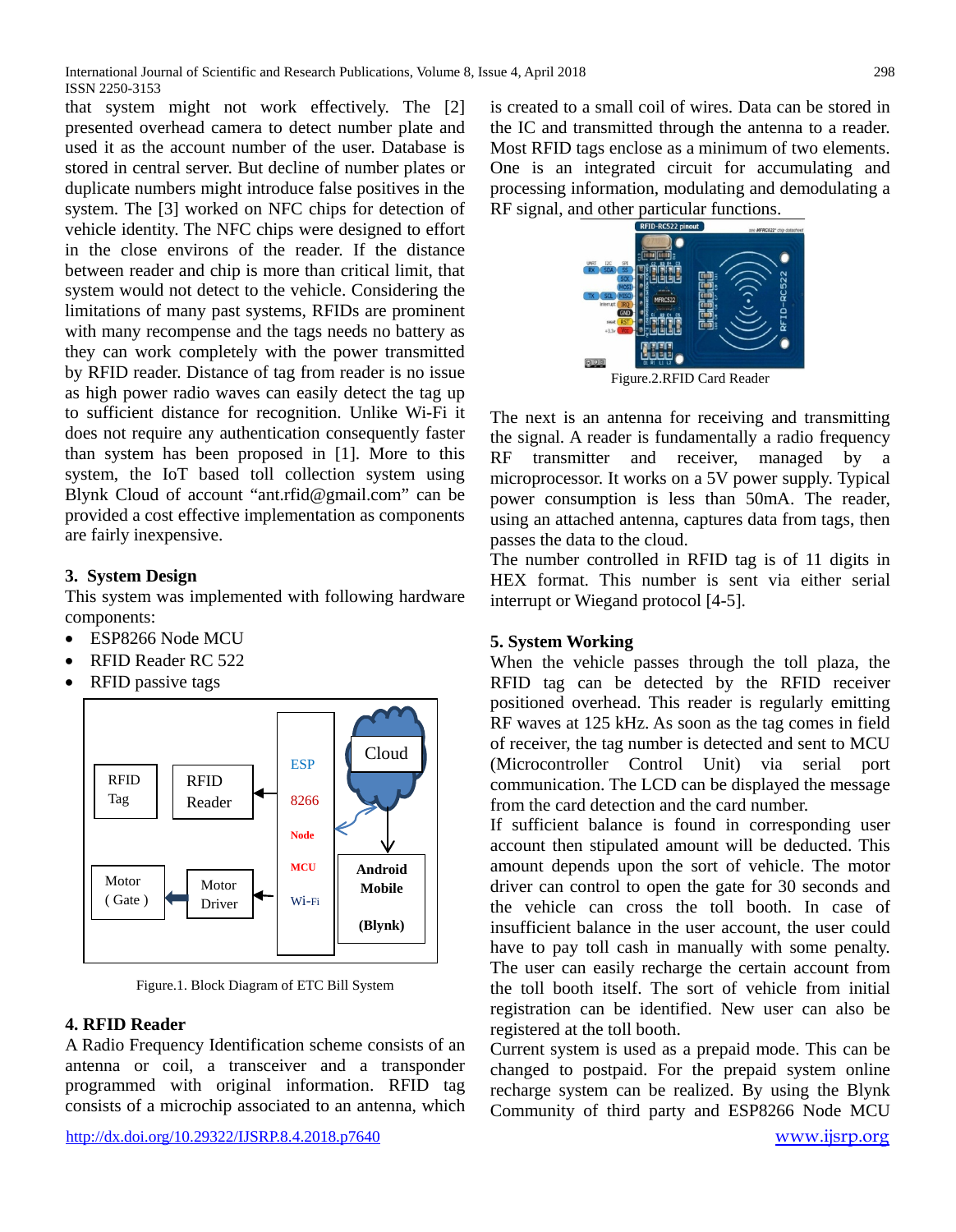Wi-Fi to get the most stable system of RFID through Thingspeak web and cloud server. These bill deduction and passing number of tolled cars can be accomplished the Blynk interface via Android phone.



Figure.3. Flowchart of ETC Bill System

Many types of RFID subsist, but at the higher level, there are two classes into the RFID devices: active and passive. Active tags necessitate a power source they're either connected to a powered infrastructure or use energy stored in an integrated battery. In other case, a tag's lifetime is limited by the stored energy, balanced against the number of read operations the device must undergo. On the other hand, batteries make the cost, size, and life-time of active tags impractical for the retail trade. Passive RFID is relevant because the tags don't require batteries or preservation. The tags also have an indefinite operational life and are small enough to fit into a practical adhesive label. A passive tag consists of three parts: an antenna, a semiconductor chip attached to the antenna, and some form of encapsulation.

The tag reader is conscientious for powering and communicating with a tag. The tag antenna captures energy and transfers the tag's ID. The encapsulation maintains the tag's integrity and protects the antenna

<http://dx.doi.org/10.29322/IJSRP.8.4.2018.p7640> [www.ijsrp.org](http://ijsrp.org/)

and chip from environmental circumstances or reagents. The encapsulation could be a small glass vial or a laminar plastic substrate with adhesive on one side to enable easy attachment to goods. Two basically different RFID devise approaches exit for transferring power from the reader to the tag: magnetic induction and electromagnetic (EM) wave capture.

These two designs obtain benefit of the EM properties associated with an RF antenna-the near field and the far field. Both can relocate sufficient power to a remote tag to keep going its operation characteristically between 10 W and 1mW, depending on the tag type. Through various modulation methods, near-and far-field-based signals can furthermore transmit and receive data [4- 5].

## **6. System Components**

There are three main components to inclusive the full system for implementation.

## **6.1. ESP8266 Wi-Fi Module:**

The ESP8266 is a low-cost Wi-Fi chip with full TCP/IP stack and has MCU potential. Expressive Systems' Smart Connectivity platform (ESCP) is a set of high recital, high incorporation wireless SOCs, intended for space and power constrained mobile platform designers. It offers unsurpassed ability to embed Wi-Fi capabilities within other systems, or to function as a separate relevance, with the lowest cost, and minimal space prerequisite.

## **6.2. Node MCU:**

The Node MCU is firmware is a cohort paper to the popular Node MCU dev kits, ready-made open source development boards with ESP8266-12E chips. The Node MCU is an open-source firmware and expansion kit that helps the prototype IoT product within a script lines.

## **6.3. Thingspeak:**

ThingSpeak is an IoT analytics platform service that tolerates cumulating, imagine and scrutinizing live data stream in the cloud. ThingSpeak affords instant visualizations of data posted by our devices to ThingSpeak. With the ability to execute Arduino code and ThingSpeak, the online investigation and dispensation of the data as it comes in can be achieved.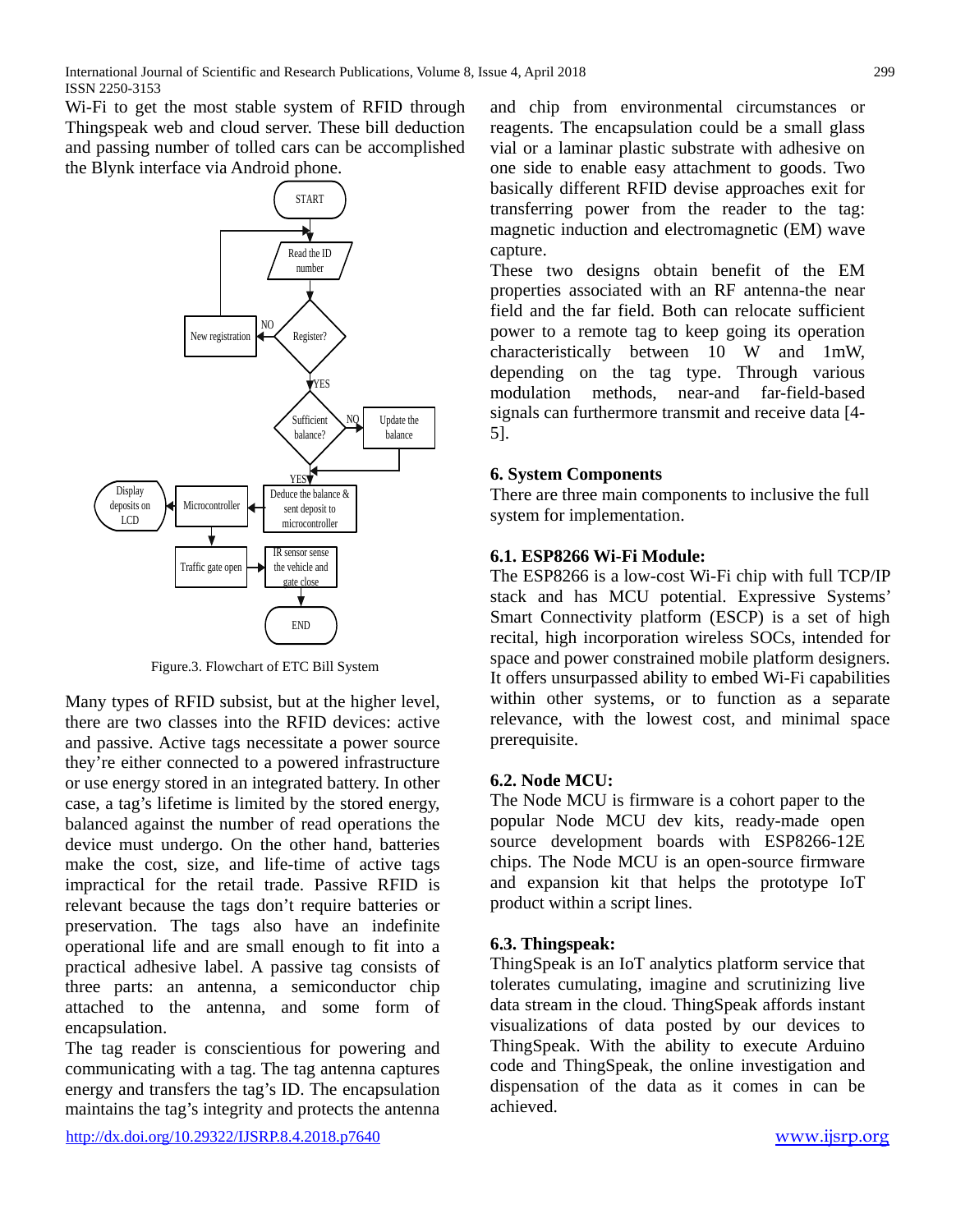International Journal of Scientific and Research Publications, Volume 8, Issue 4, April 2018 300 ISSN 2250-3153



Figure.4. Flow Chart of Software Configuration



Figure.6.Blynk Software configuration



Figure.7. RFID and ESP8266 based ETC Bill System



Figure.8. Balance Monitor of ETC Bill System



Figure.9. Total Passing Cars in Toll Plaza